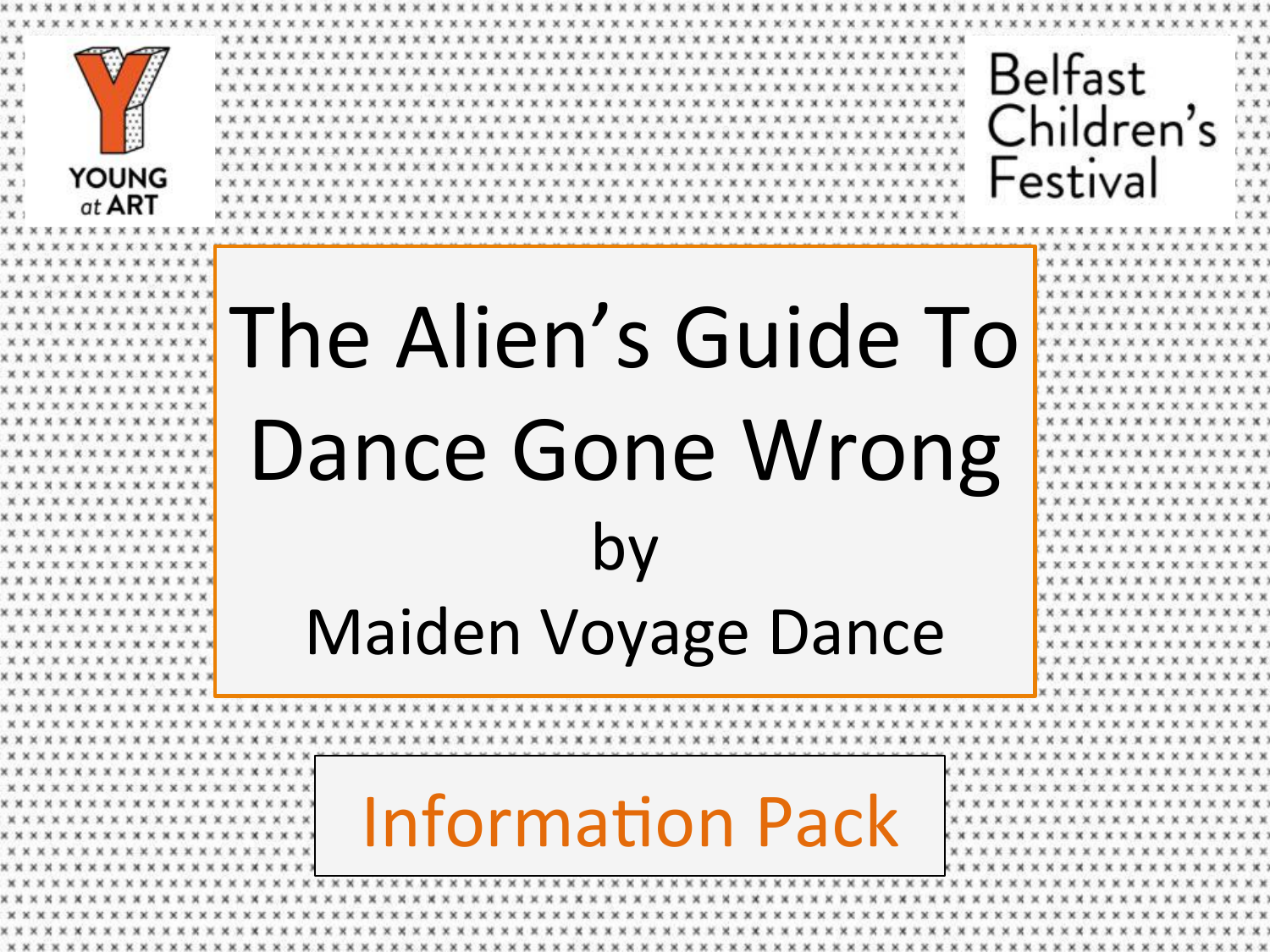

This is The MAC where you will see your performance.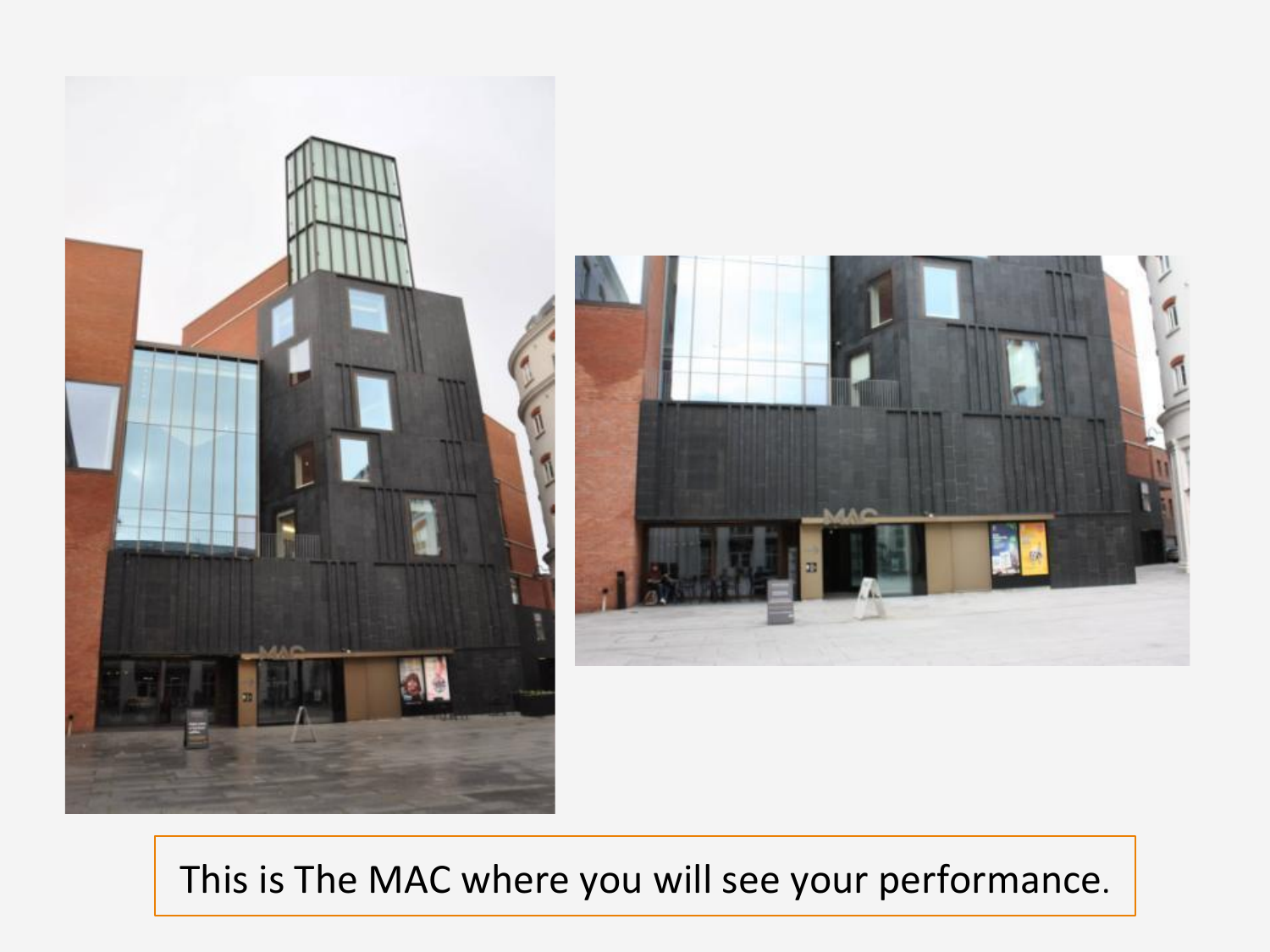

## This is the main door. You will come into the building through this door.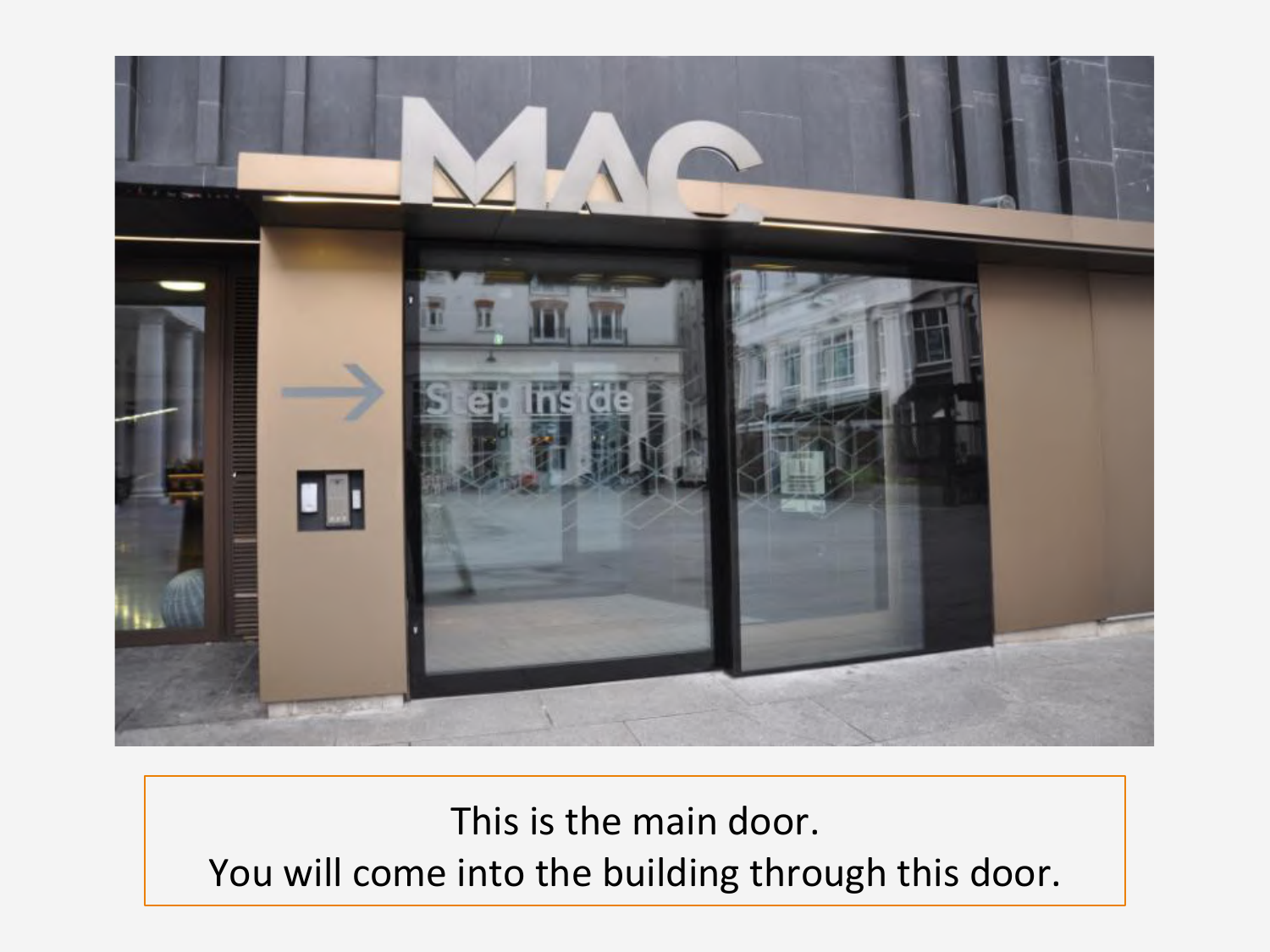

This is the reception area. This is where you will get any information you need. There will be lots of other children and adults here on the day of your visit.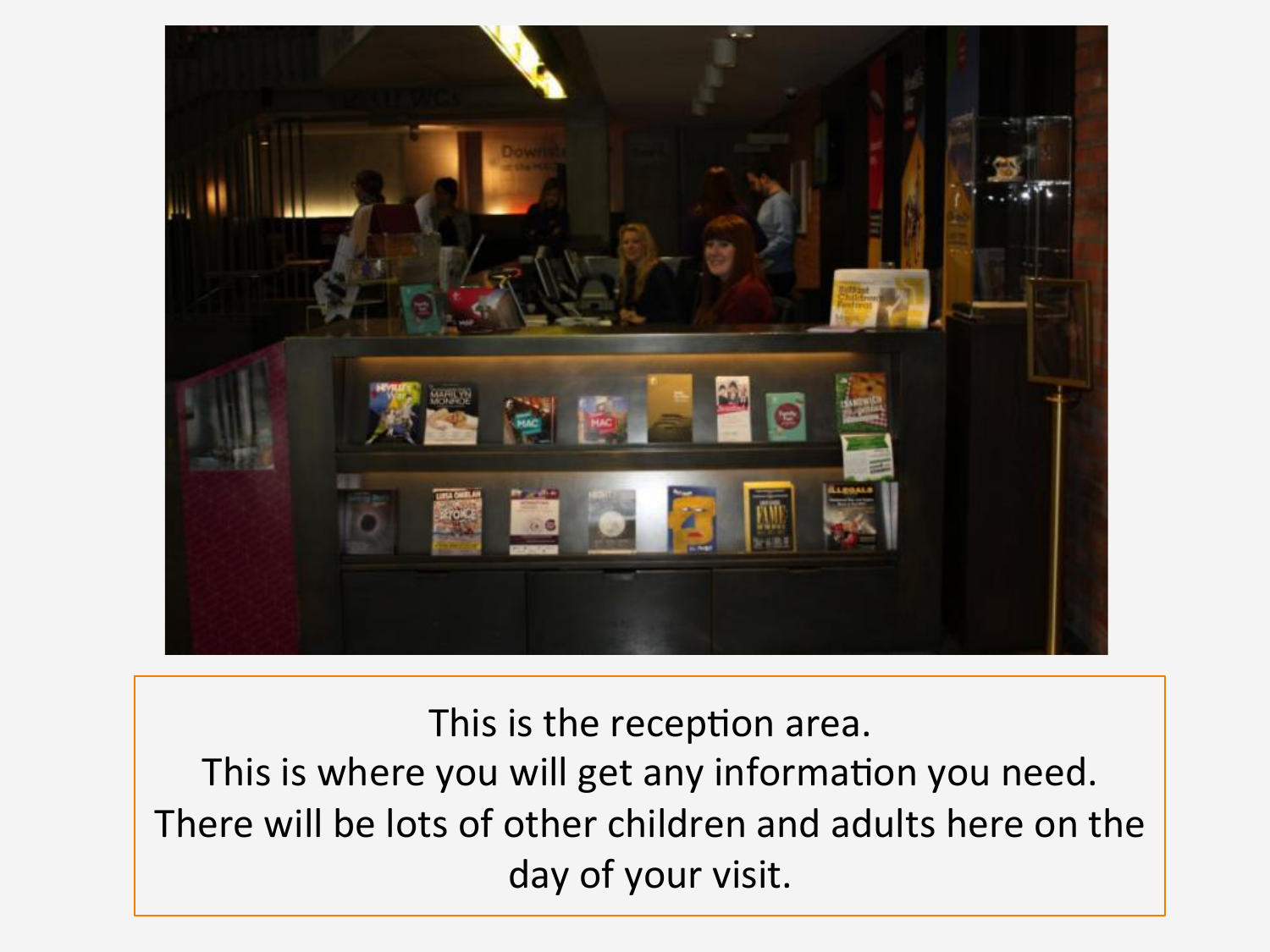

## This is Rhonda. Rhonda is here to help you with anything if you need it.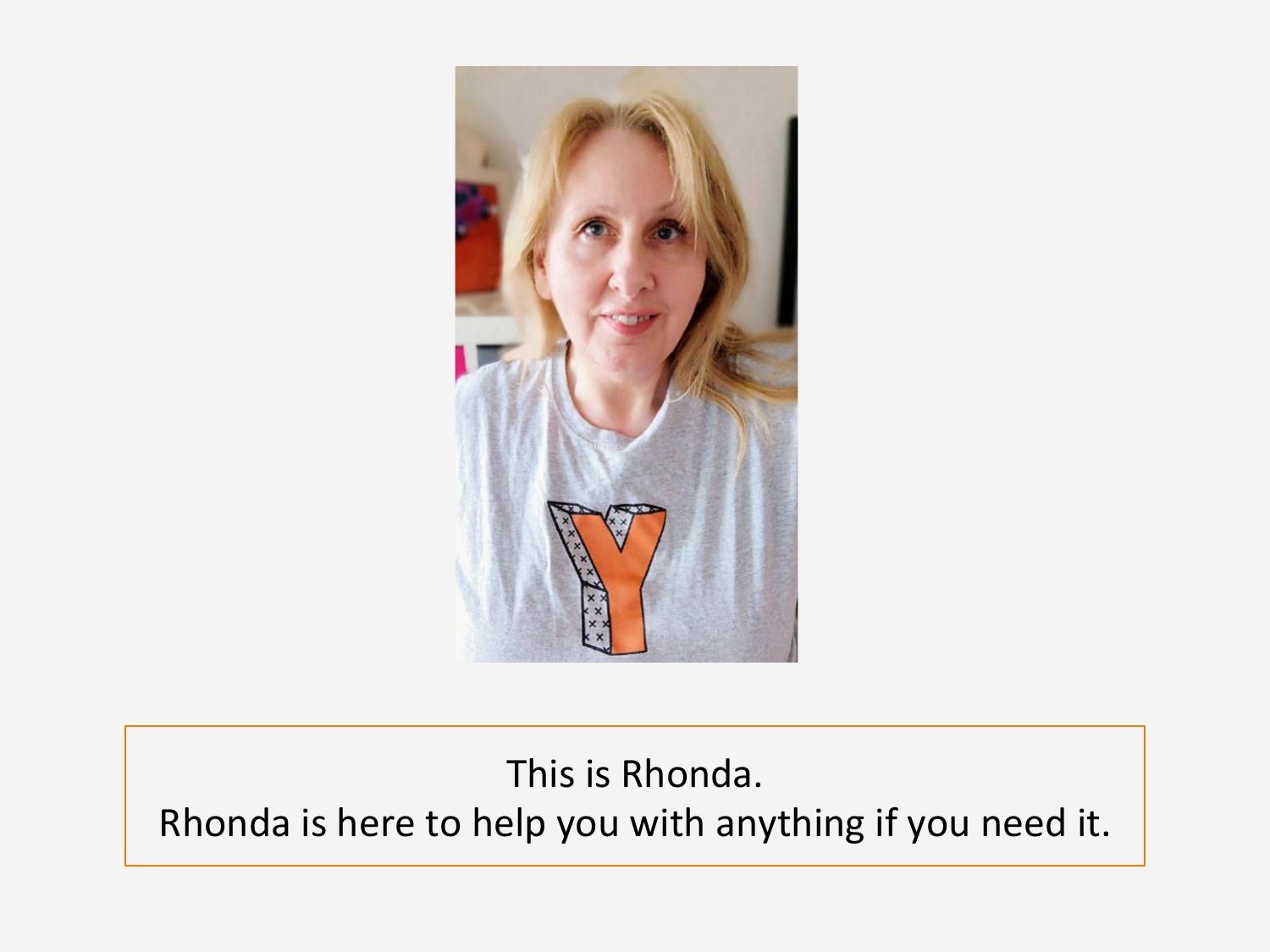#### Your performance is in a theatre called 'Upstairs at the MAC'.



This is the door to 'Upstairs at the MAC'. You go through this door when it is time for your performance. You will need to cross a darkened corridor.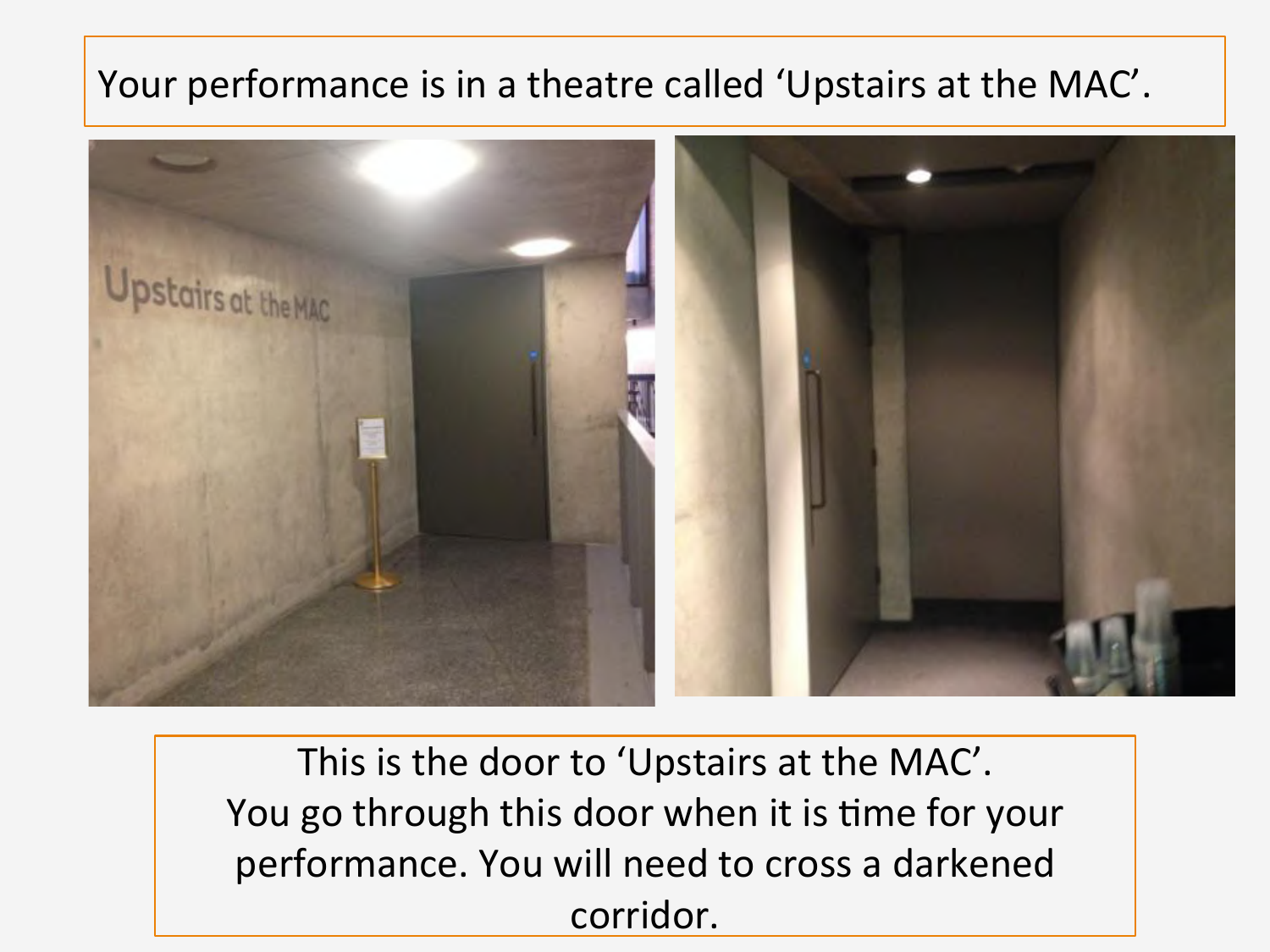#### These are your seats.



It may be a little bit dark inside but not too dark.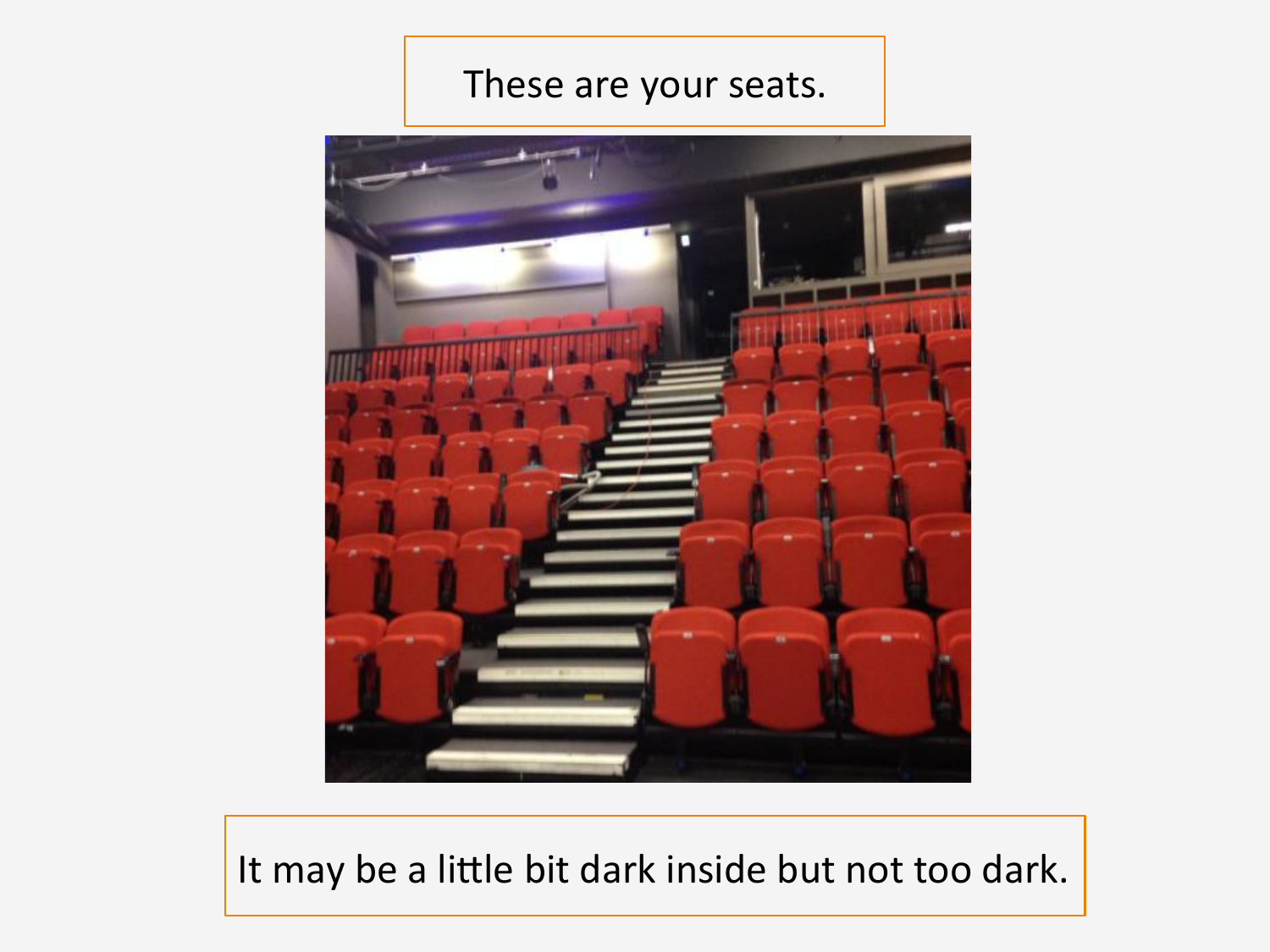

#### Here are some examples of the toilet signs.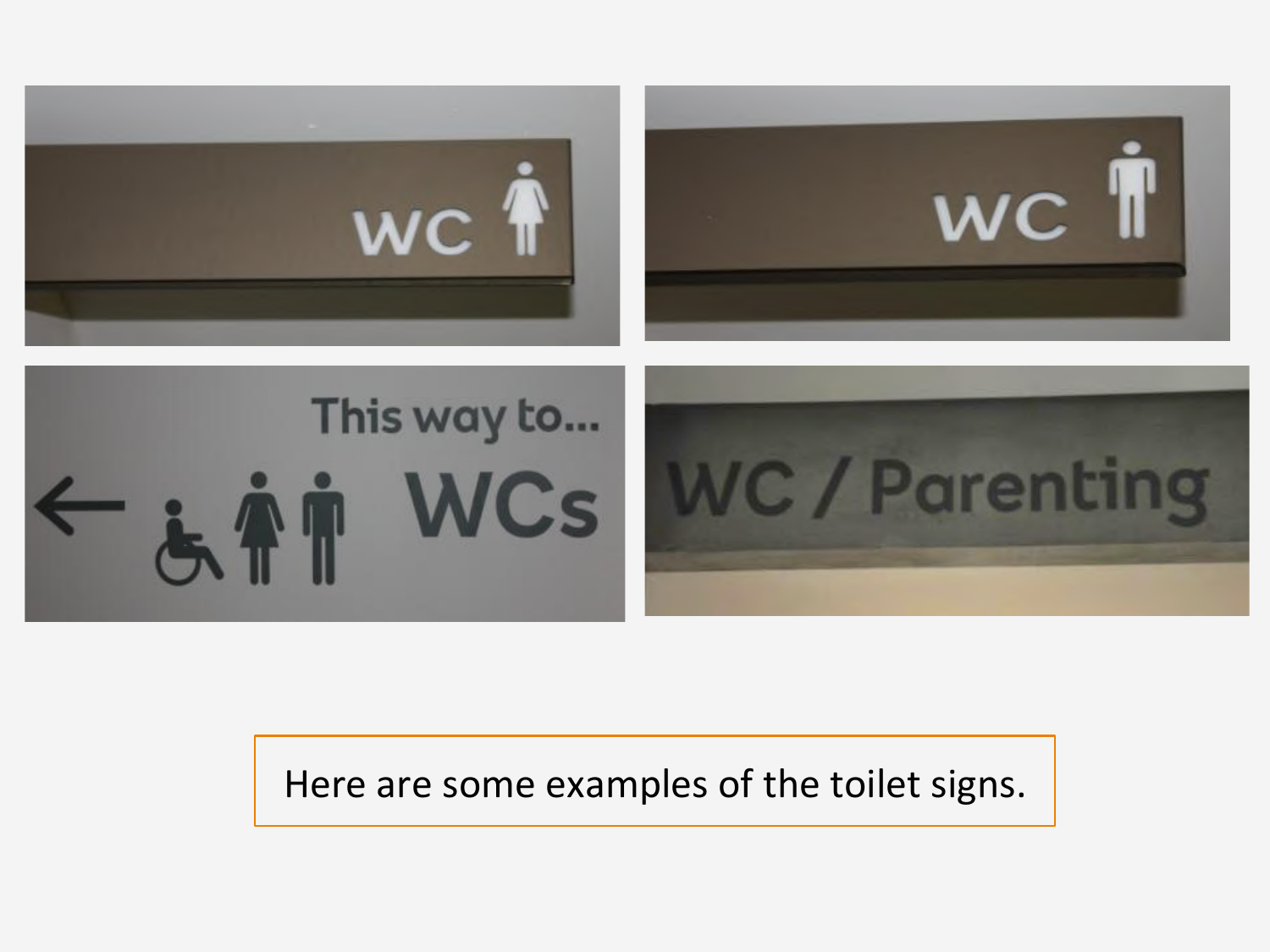



This is what the doors look like. There are toilets throughout the building you can use.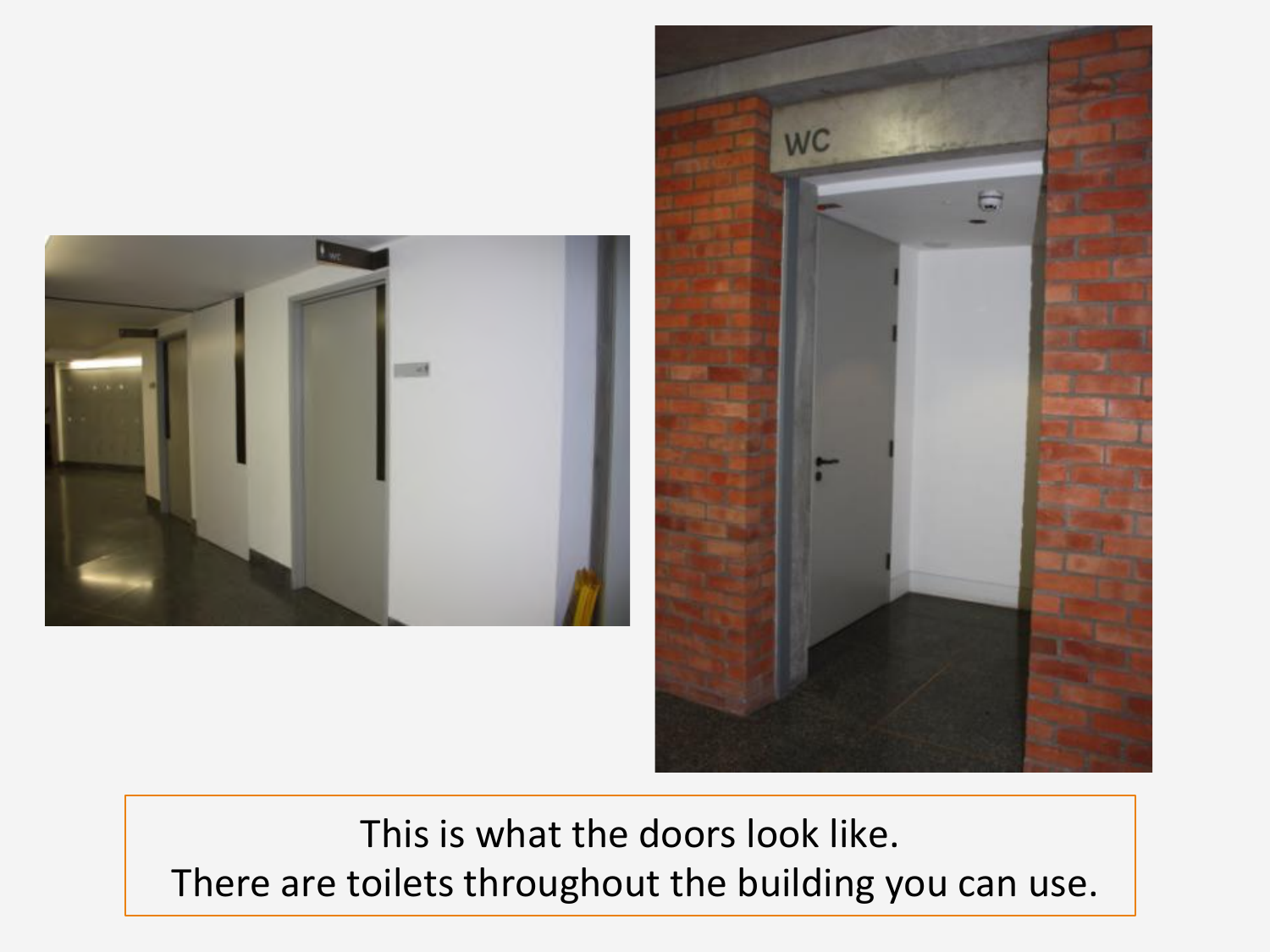

## This is what some of the toilets will look like.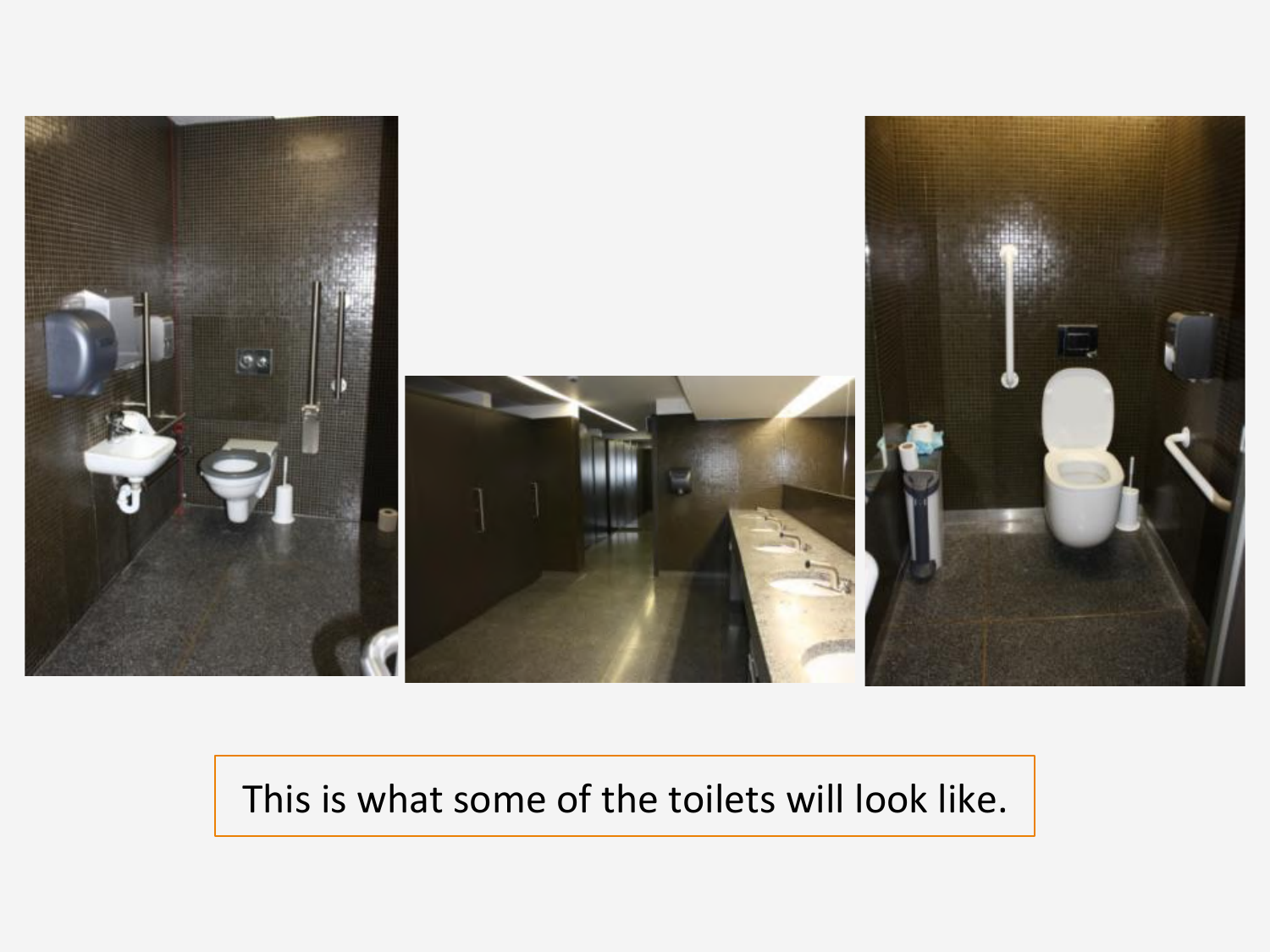



If you need a break, you can take the stairs or the lift and go to floor 2.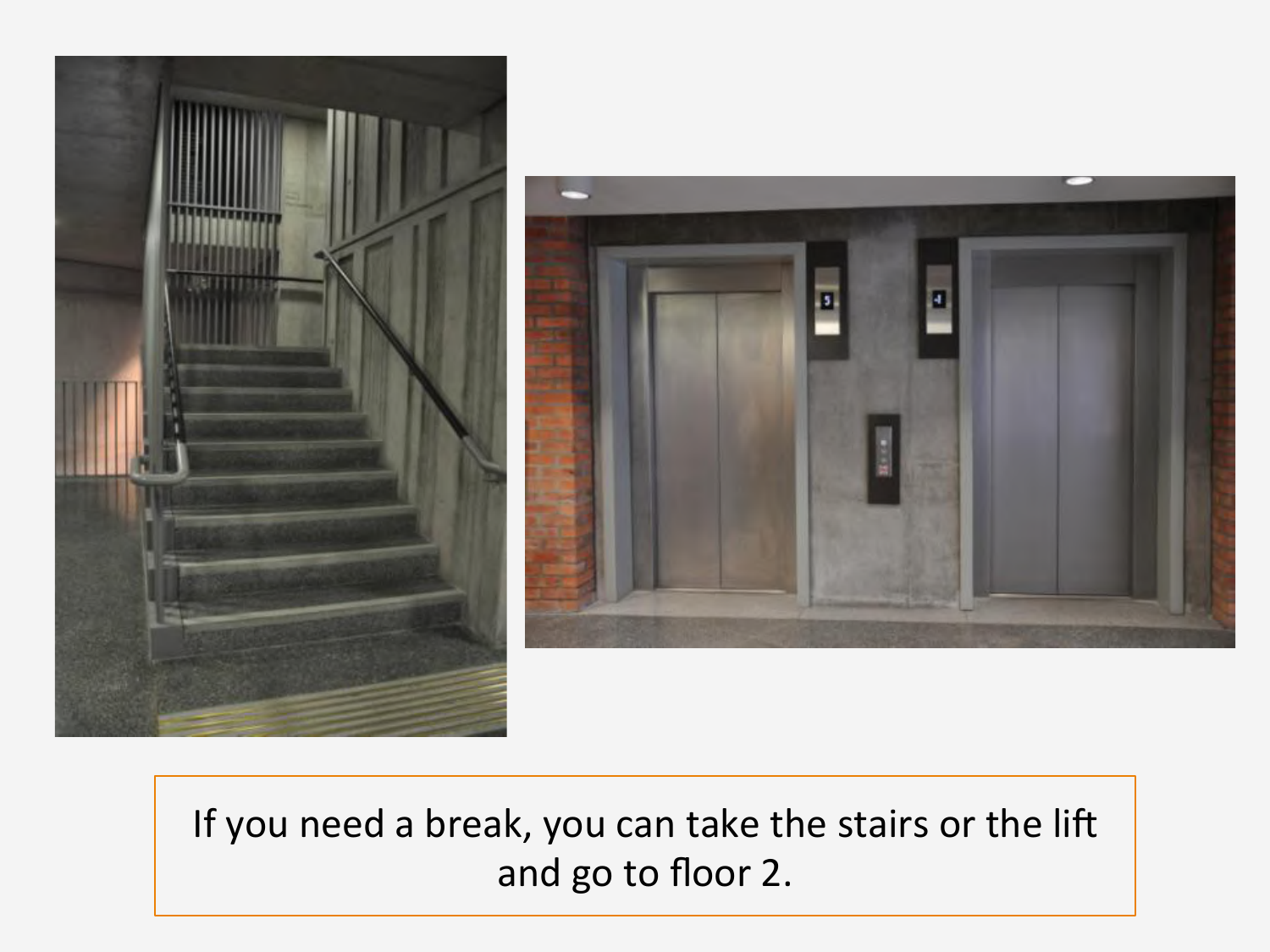

There, you will find The Landing, our chill zone. This is a special area for you if you need a break during your visit. You can come back to the performance whenever you like.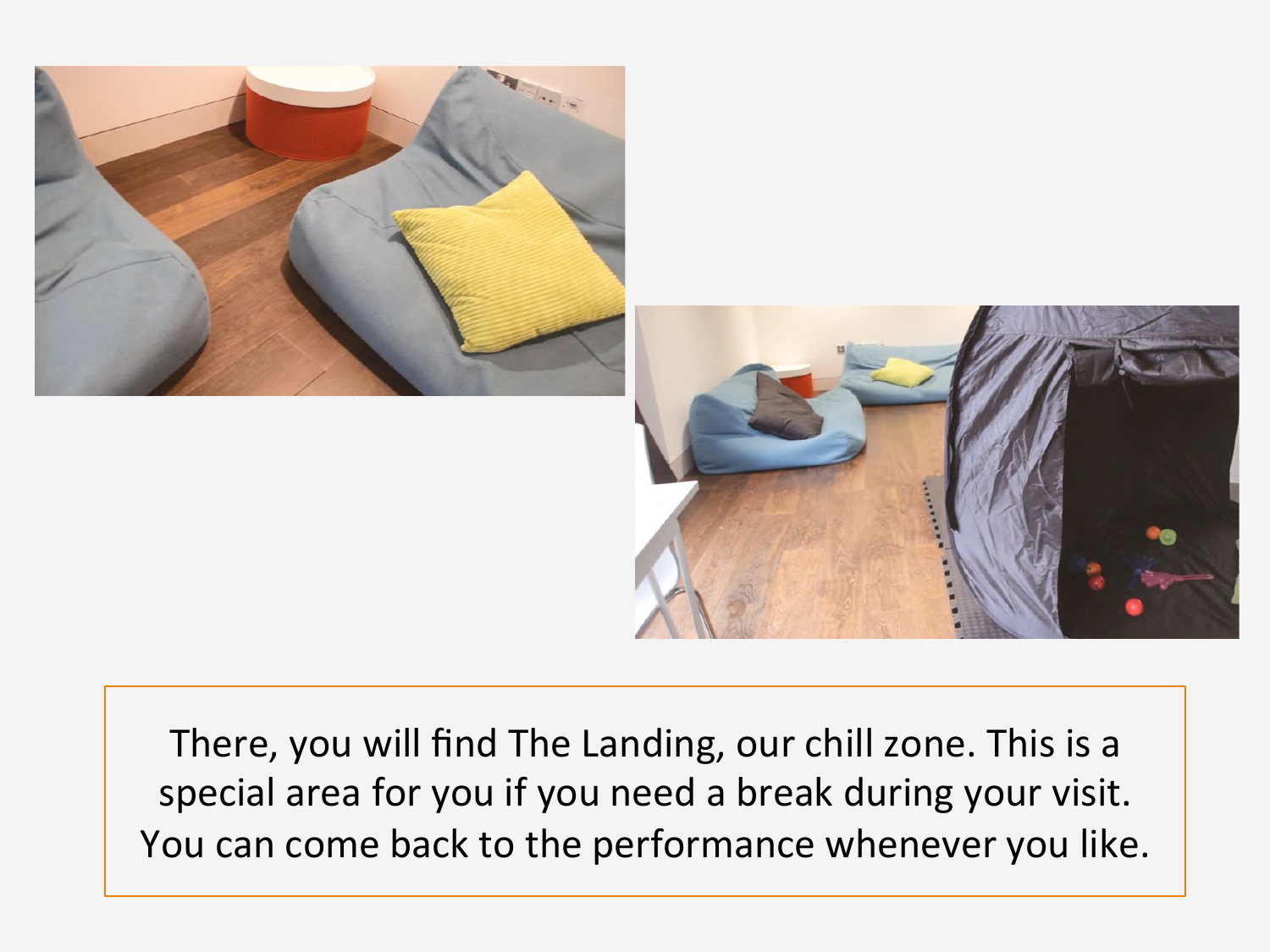

## This is a relaxation toy. It will be available at your performance and is yours to take home.



These are earplugs. They will be available at your performance and are yours to take home.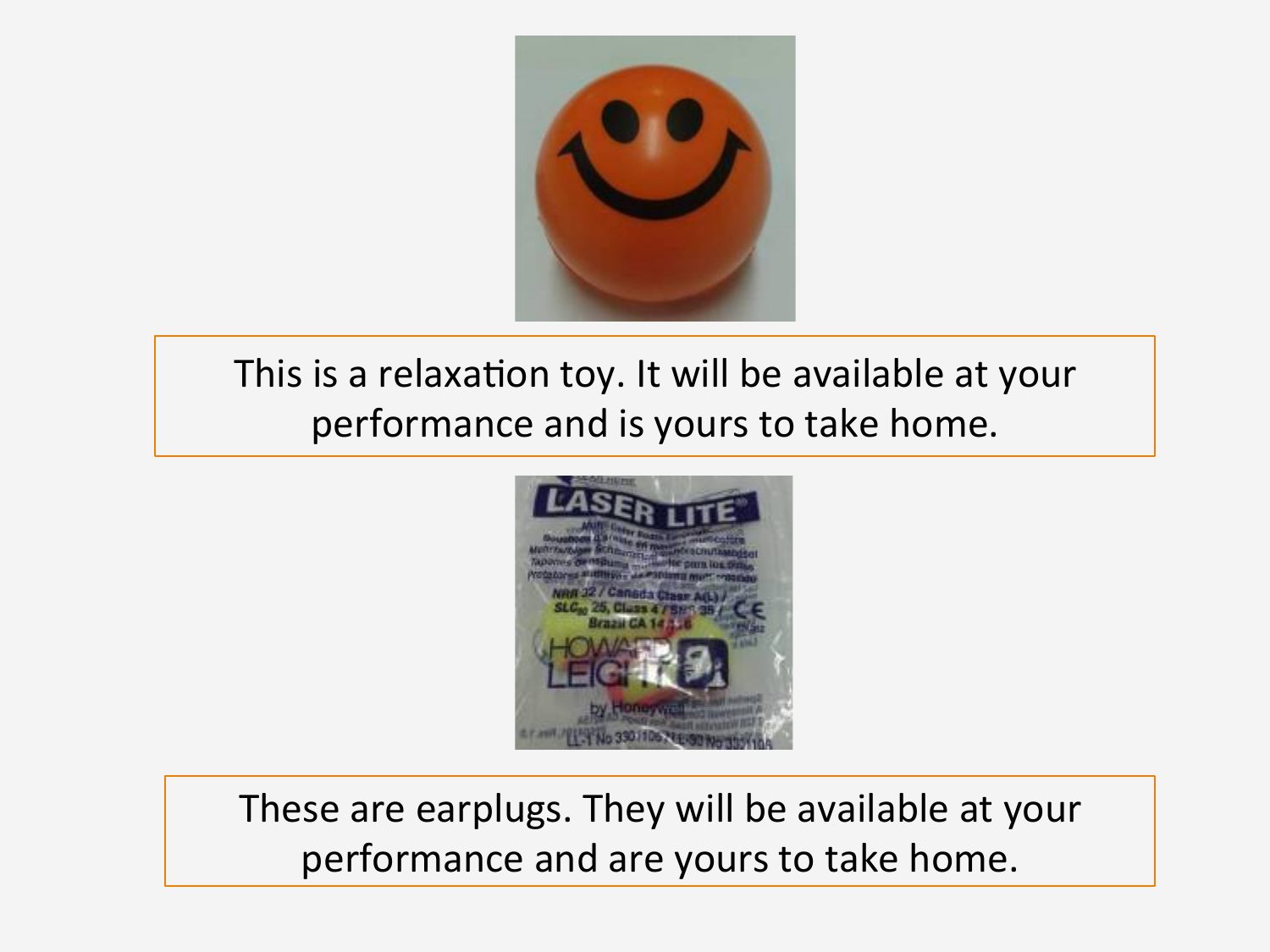

The lights will dim during the play but you will always be able to see your way out.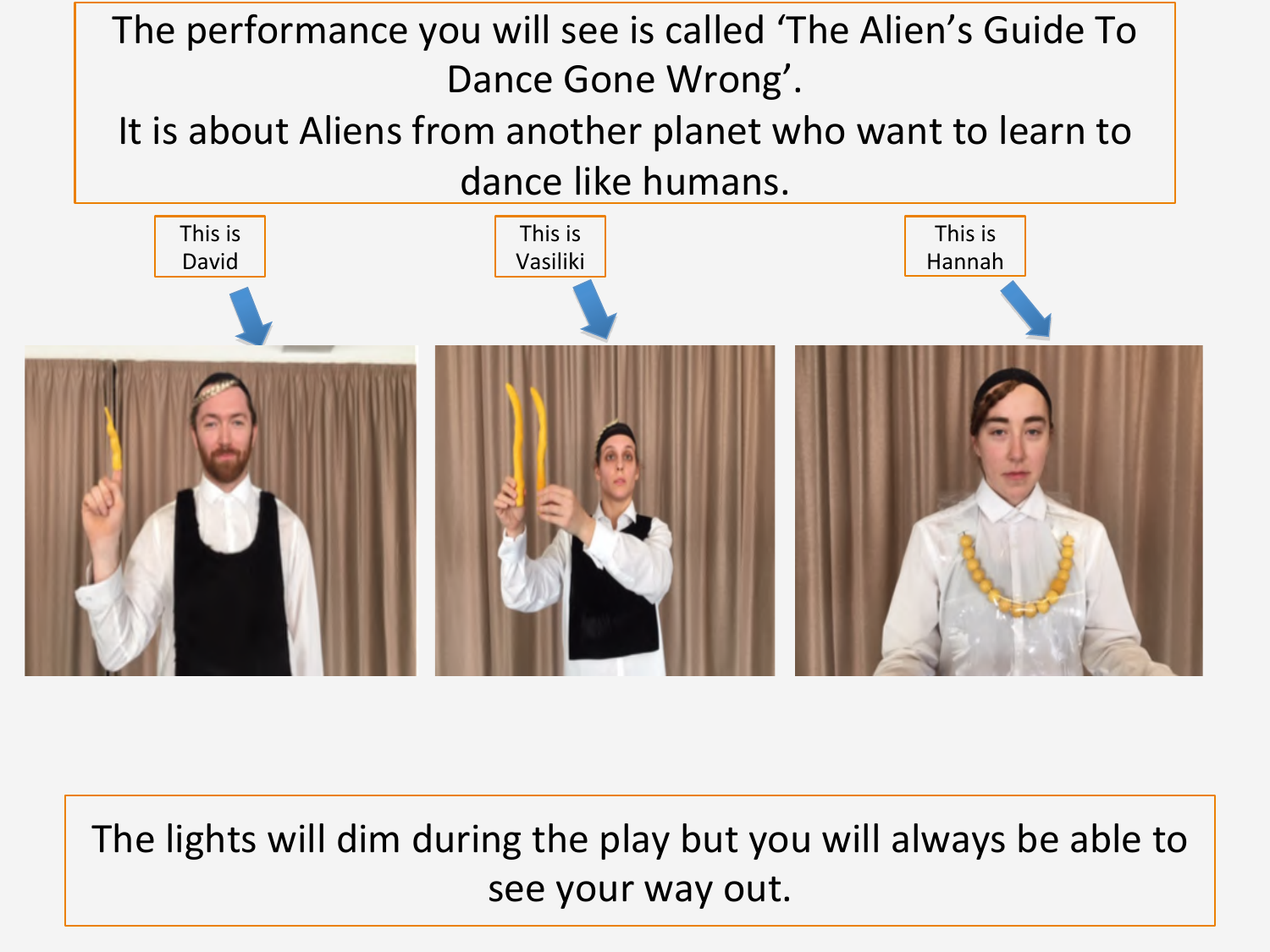David will use a bright yellow finger in the show! He will wear a white shirt with a special black furry bib that turns into a light blue cape!



He also wears black shorts, tights and black shoes. David is 6ft 6inches tall!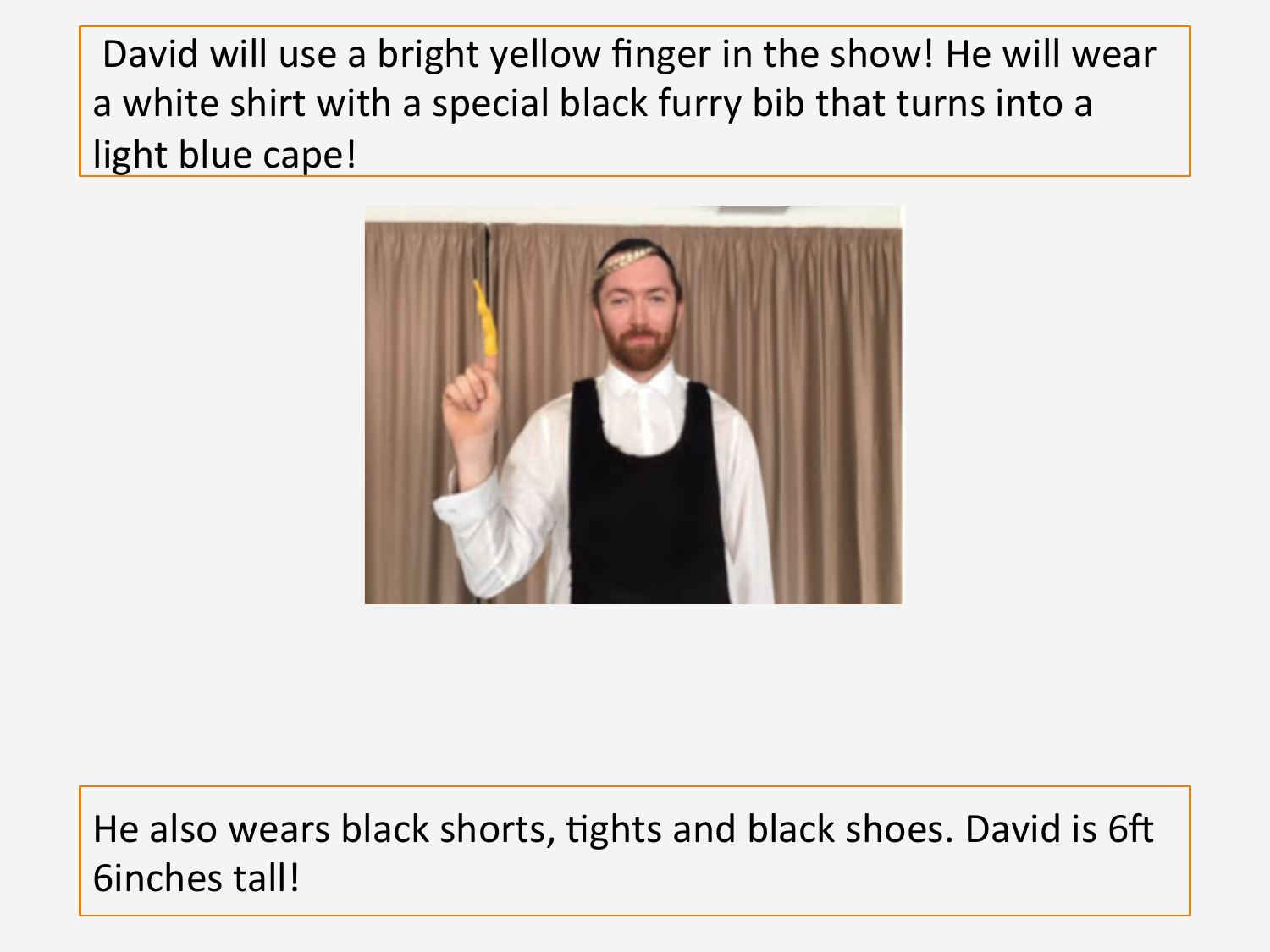Vasiliki will use these bright yellow plastic asparagus in the show! She will wear a white shirt, velvet bib, black shorts, tights and black shoes.

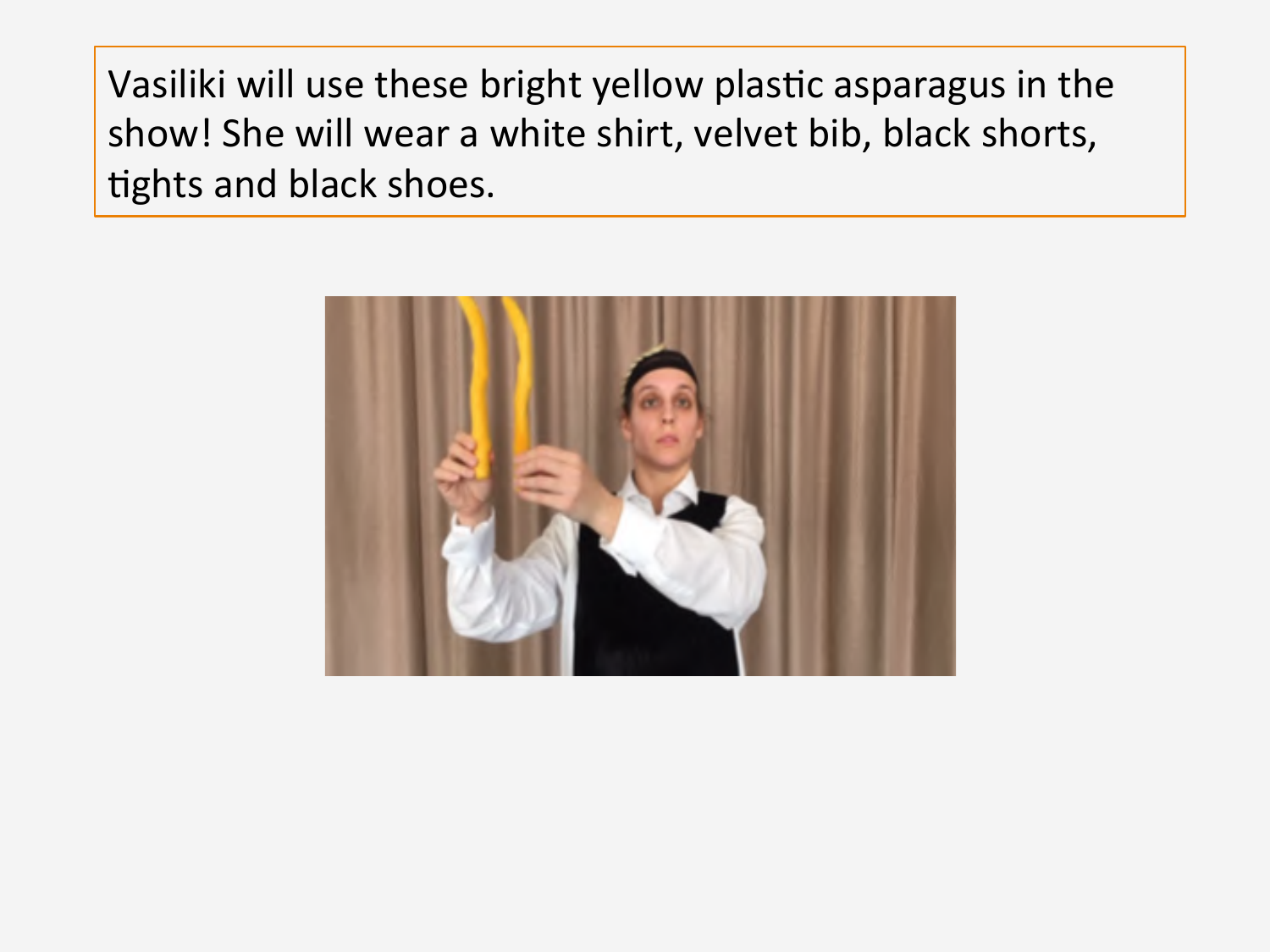Hannah wears a white shirt with a plastic see through bib and bright yellow beads. She wears black shorts and black shoes.

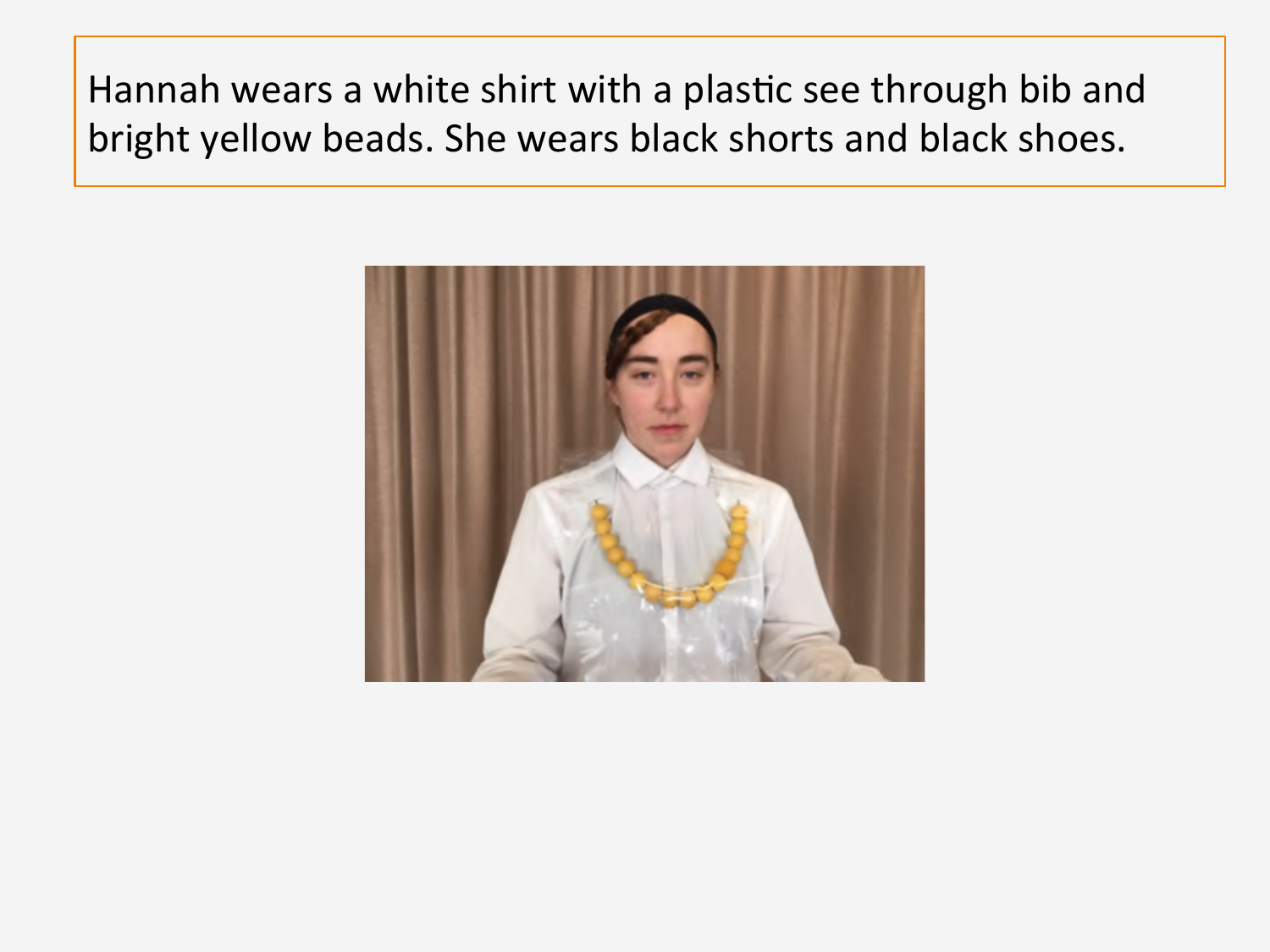

A blue alien bag, **black furry**  skateboard, **yellow fingers and asparagus** 





Long soft blue prop in a pink carry bag and a **folding** bright **yellow cane**





**A** forest on **a finger** 

David Hannah and Vasiliki will use different colorful props in each dance. You can see some of these objects in the photographs above.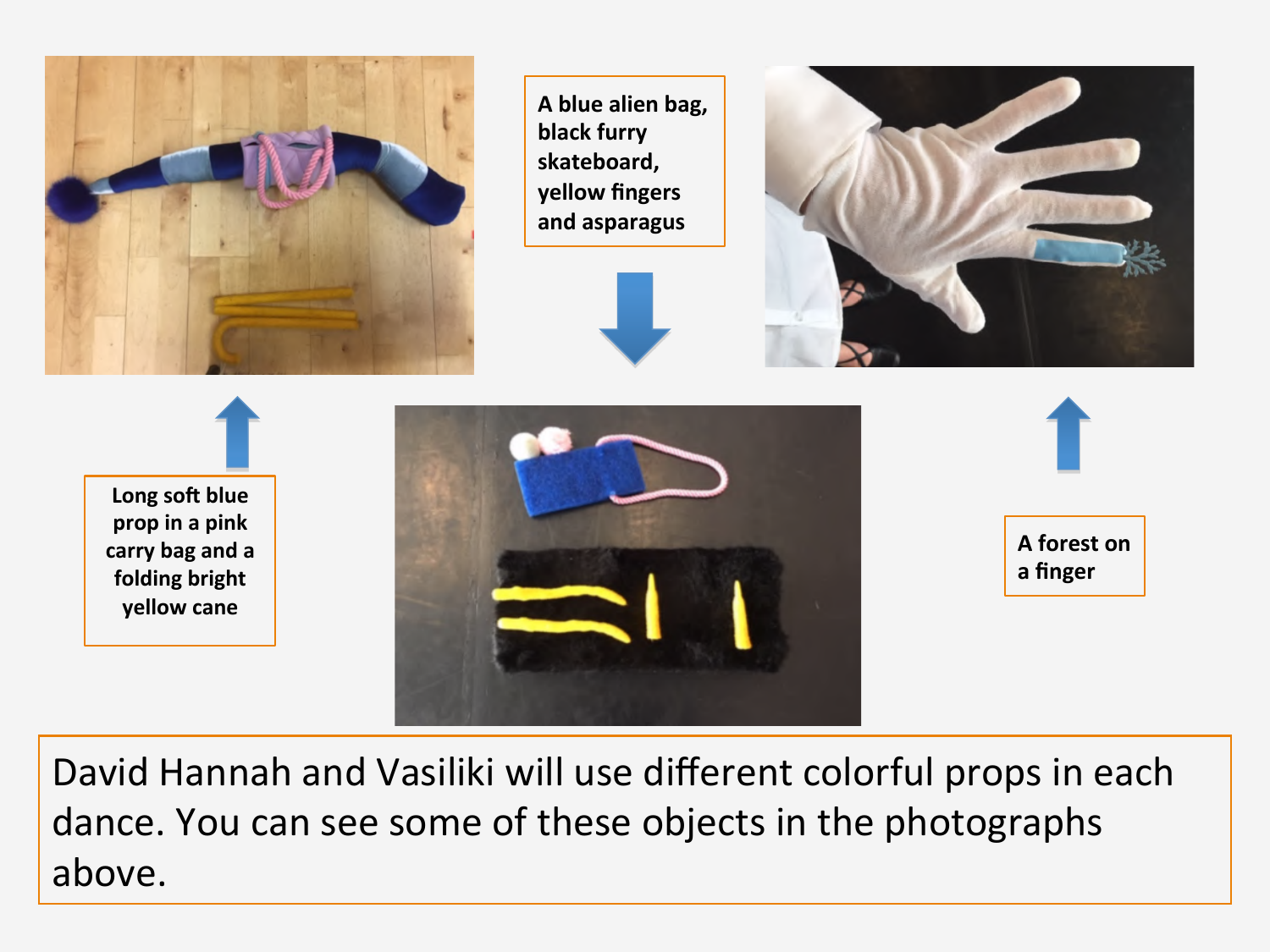## Here is some information about the seven dances they will demonstrate.

- We see the three dancers enter the stage. **Hannah** and **Vasiliki** put blindfolds on.
- They perform a robotic duet together inside the small square.
- They move in straight lines across, up and down and on a diagonal.
- They take a different number of steps for each line they make 5s 9s, 8s, 7s and 6s. They never step over the lines.
- **David** stays outside of the square and he puts on a bright yellow finger.
- He demonstrates the lines of the floor pattern of their duet.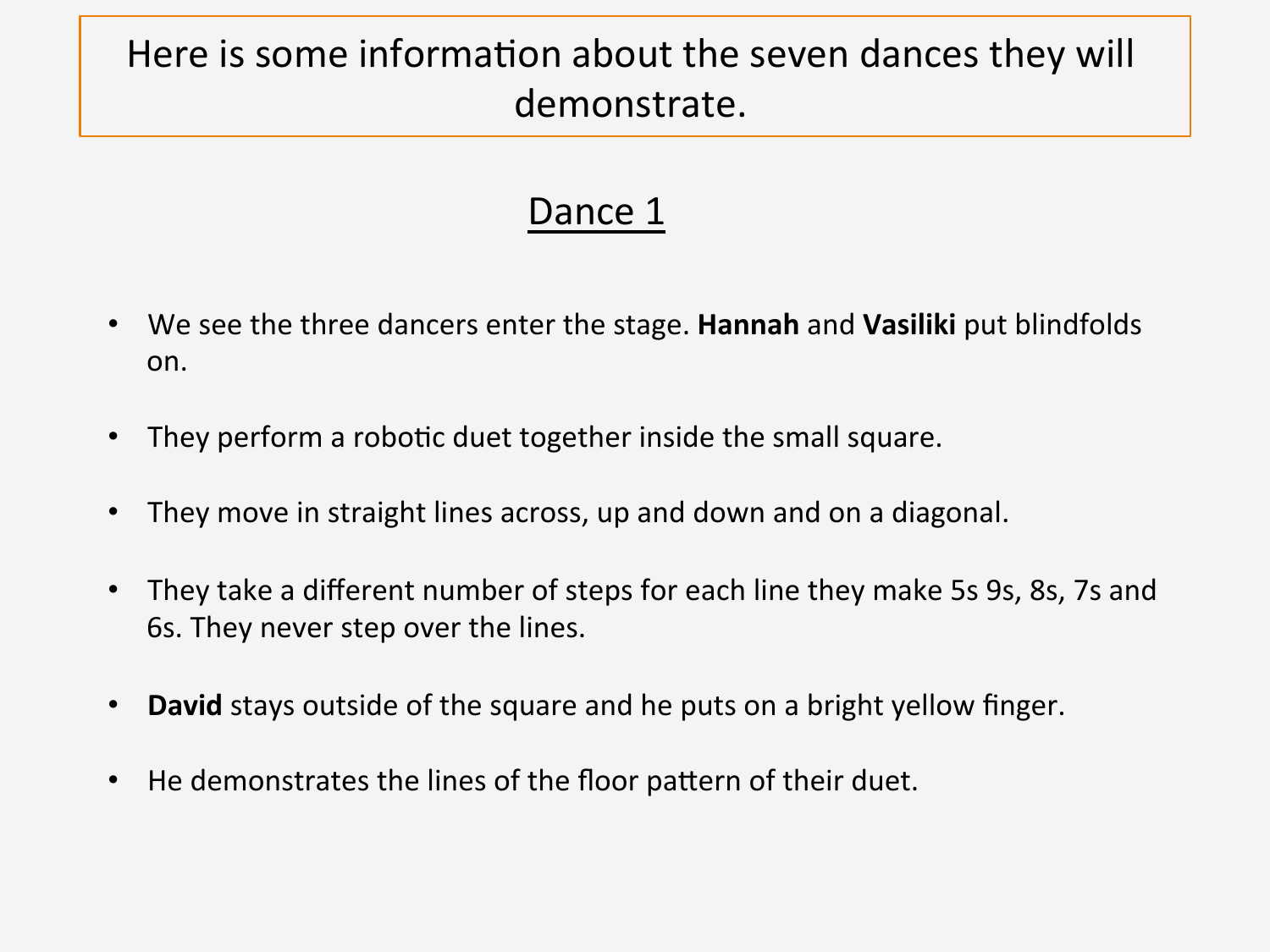- **David** and **Hannah** perform a duet inside the square **but** we can mostly see only David as Hannah is hiding behind him.
- Who owns which arm, hand, leg? They are walking in counts of 5s and then moving their arms on 7s.
- Vasiliki stays outside the space holding two bright yellow asparagus and demonstrates their floor pattern and later shows some arm movements.
- Vasiliki brings David a magic wheeled platform (a skateboard covered with furry material). They all move inside the square with the furry skateboard.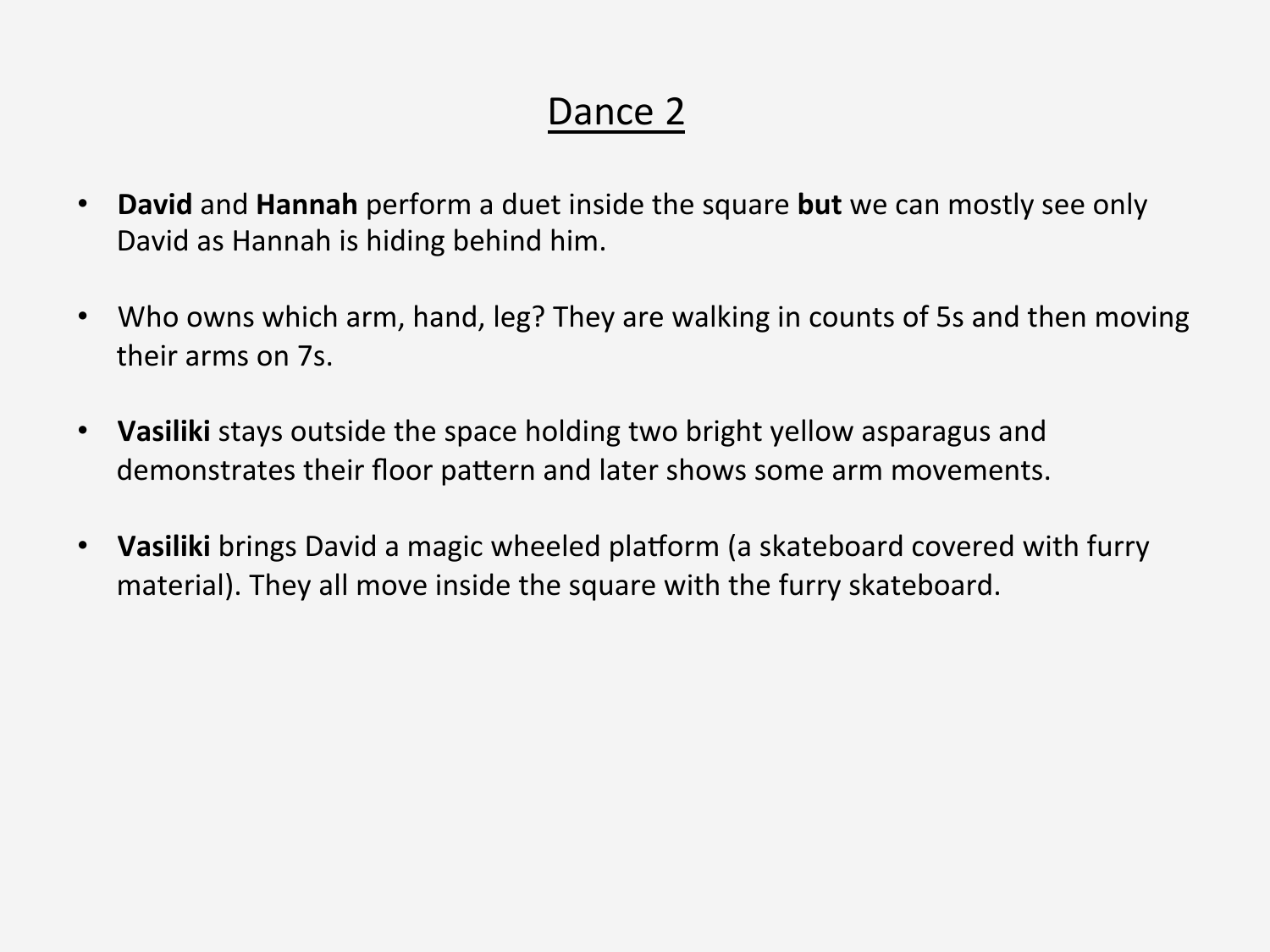- The dancers put on white gloves that have very small blue trees on the tips of the finger.
- Vasiliki walks with her hands and feet on the floor.
- David is giving Vasiliki instructions about which part of her body to move, a bit like a puppet and a puppeteer.
- Hannah stays outside the square.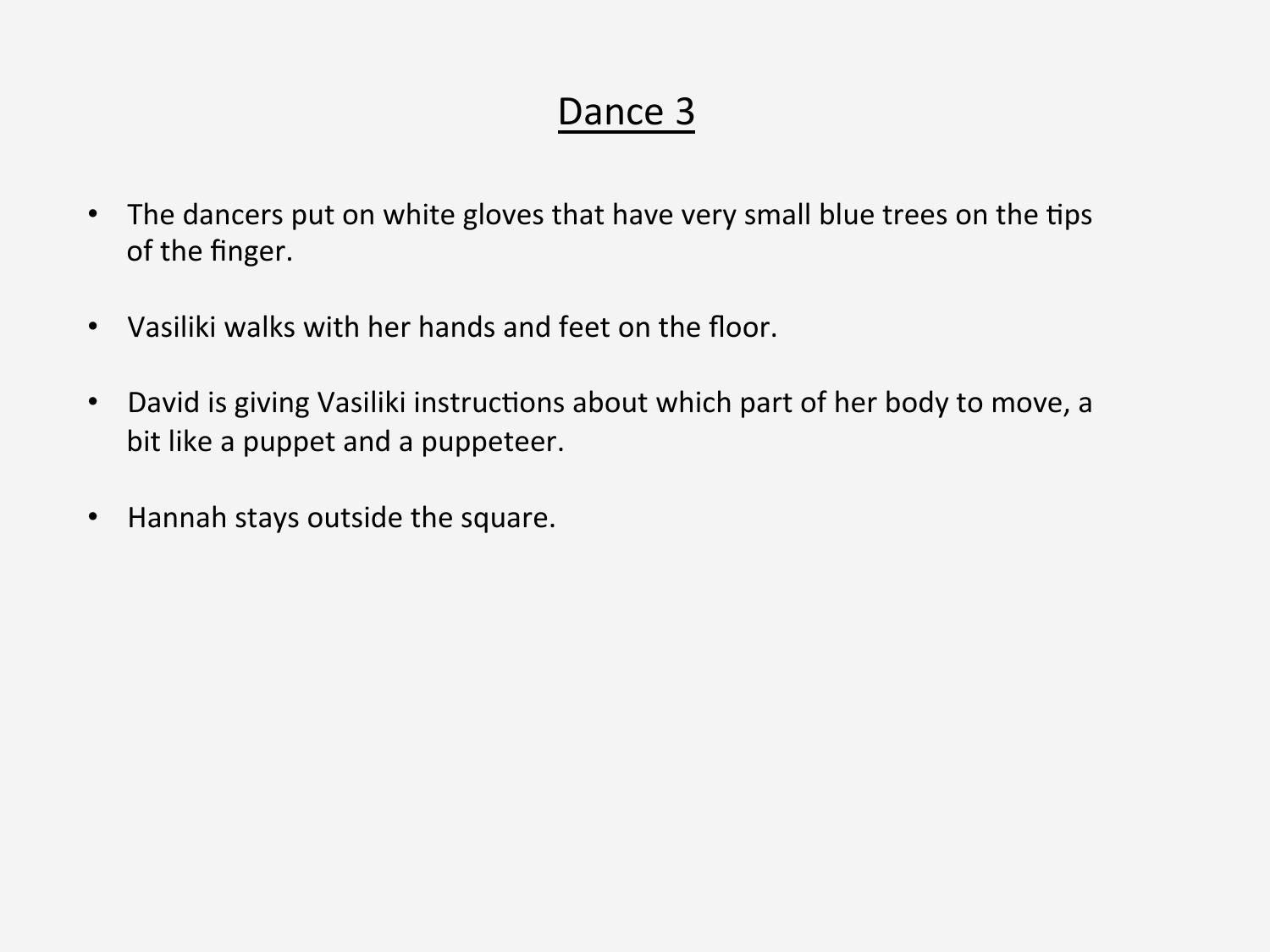- The music in this section has a strong, clear beat and the dancers move elegantly and slowly in diagonal lines across the square repeating a pattern of movement with their legs, arms, head and eyes.
- When they reach the corner of the square they then tip toe around to start again.
- Each dancer is holding a **short yellow stick**.
- At the end of the dance the three pieces join together to become a long **yellow walking stick.**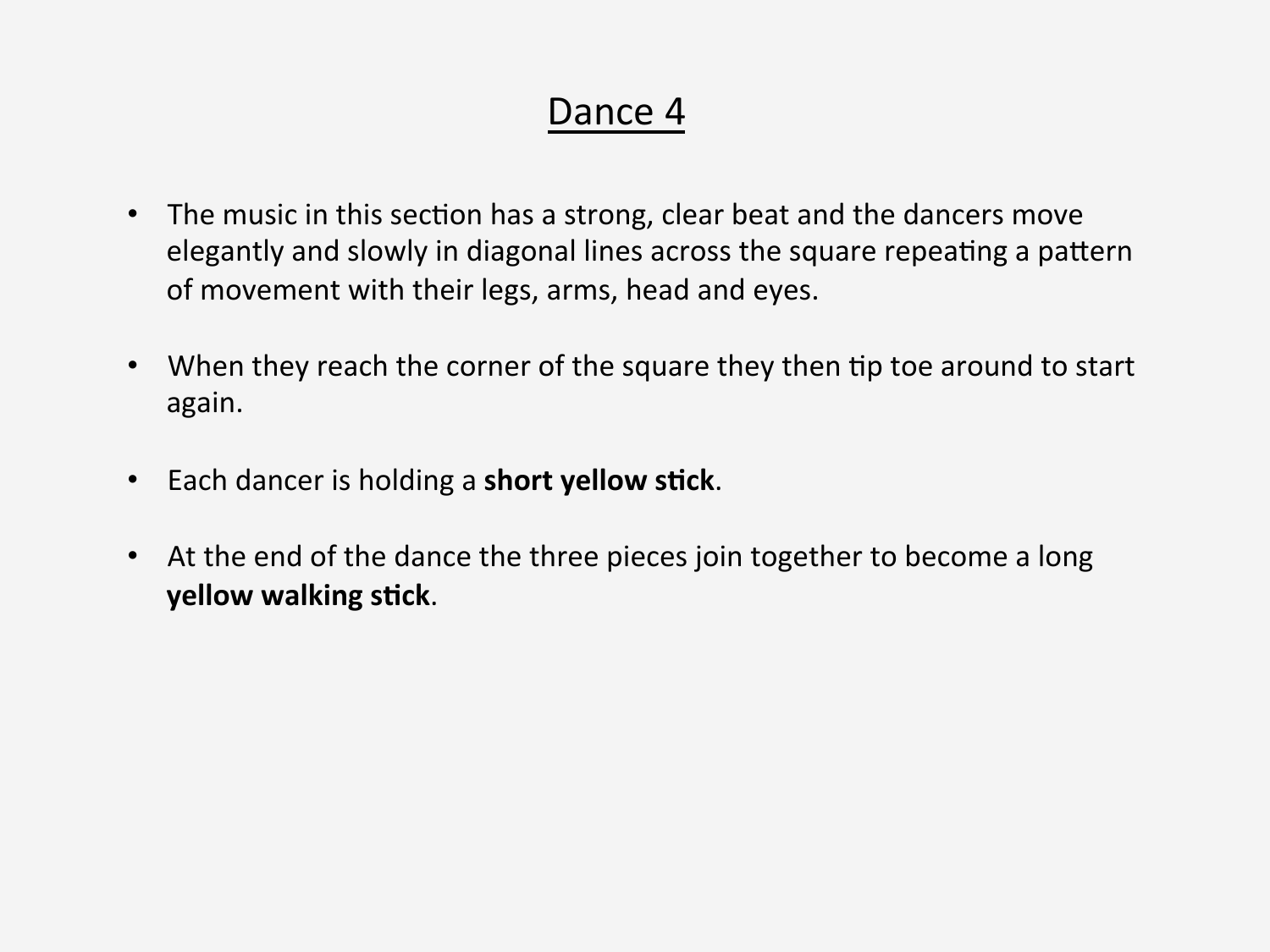- In this section we see the dancers on the outside of the square picking up some **bright pink handbags**.
- They have a fast dance counted on 6.
- One person leaves the square and another person enters until they are all inside the lines.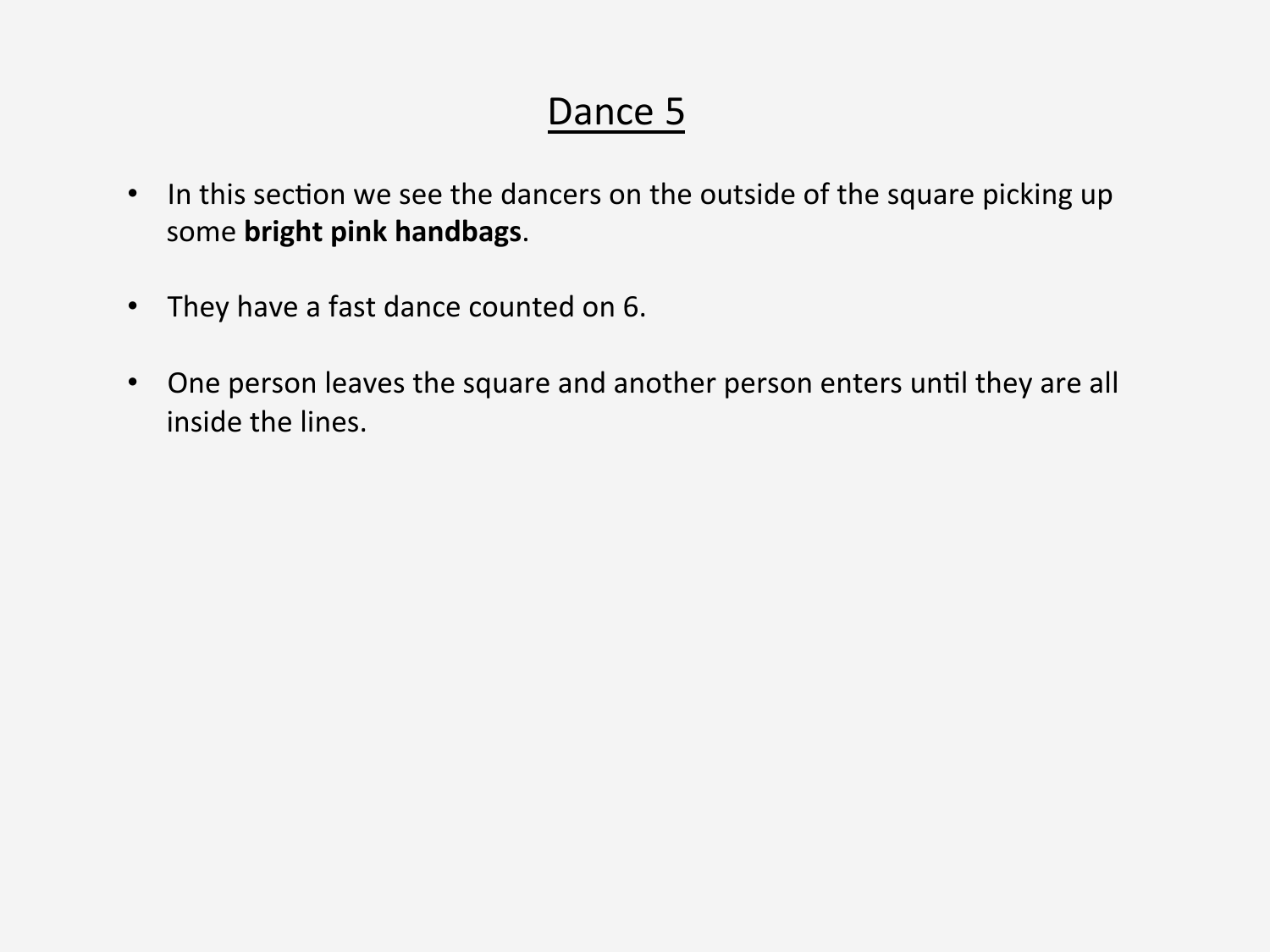- All three dancers put on a long, pointy, yellow finger.
- Hannah is in the square and shows us her Rumba with her feet.
- Vasiliki is on top of the furry black box and shows us hip movements.
- David is on the floor tapping his yellow finger.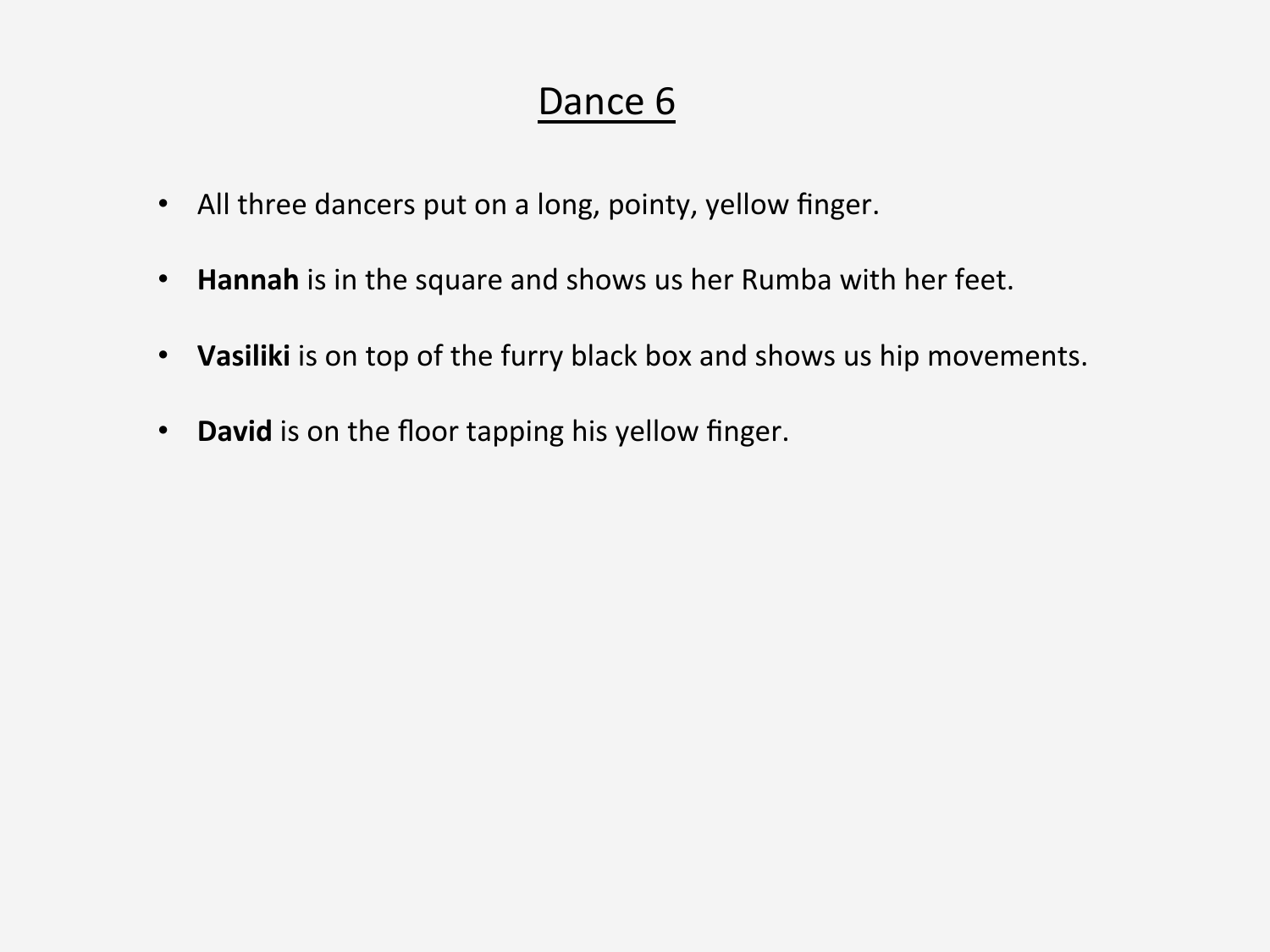- In this final dance, they place the long blue soft object on the box.
- Vasiliki carries the handle of a bag and David and Hannah each carry a blue **handbag** with pom poms.
- They all quickly move in and out of the square sometimes dancing together sometimes alone with very funny moves.

The End